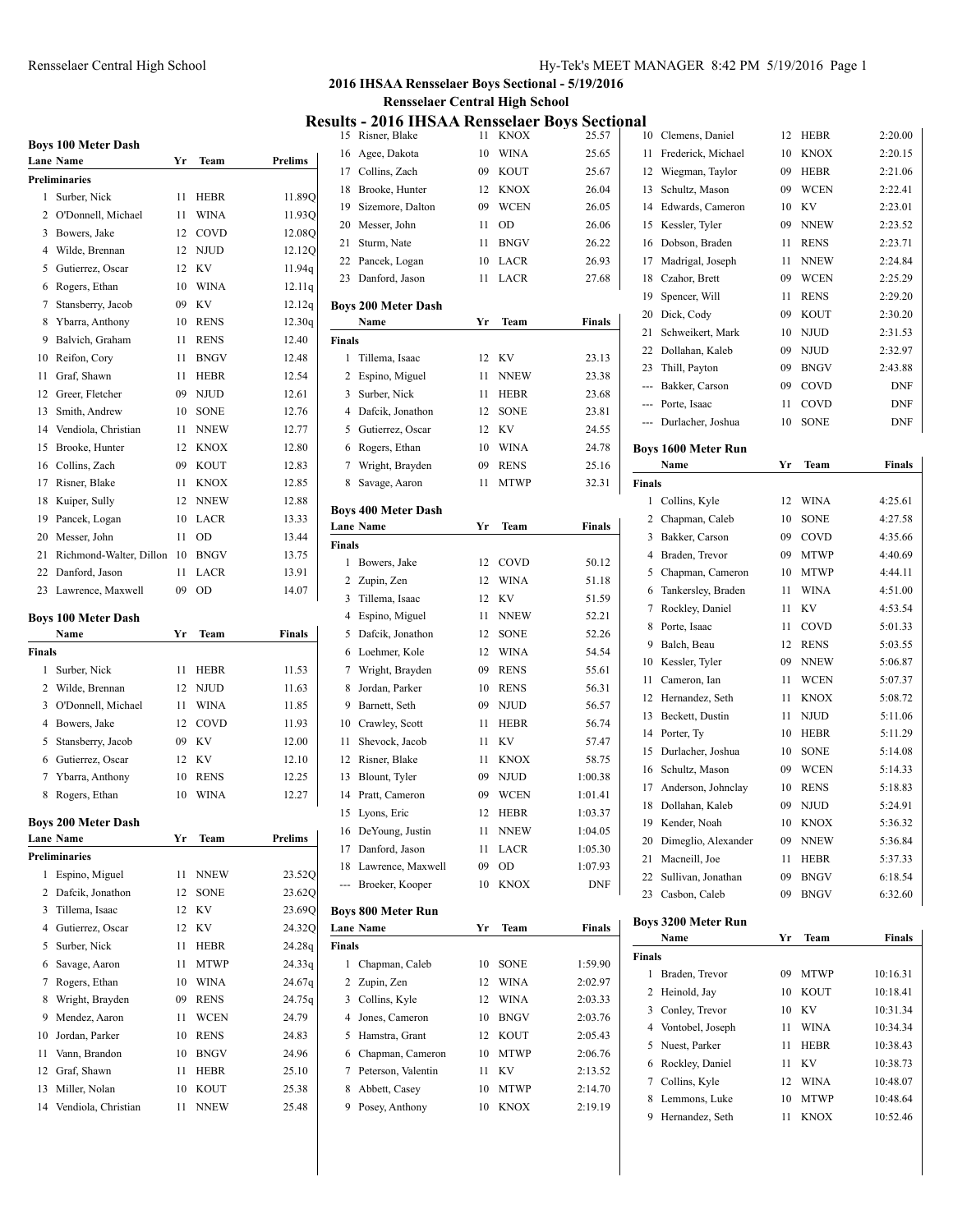### Rensselaer Central High School Hy-Tek's MEET MANAGER 8:42 PM 5/19/2016 Page 2

## **2016 IHSAA Rensselaer Boys Sectional - 5/19/2016 Rensselaer Central High School**

#### **Results - 2016 IHSAA Rensselaer Boys Sectional** 10 Knox A 48.89

|    | Finals  (Boys 3200 Meter Run) |    |             |                |
|----|-------------------------------|----|-------------|----------------|
| 10 | Davis, Logan                  | 11 | <b>KOUT</b> | 10:59.50       |
| 11 | Cohen, Isaac                  | 11 | COVD        | 11:01.65       |
| 12 | Maxwell, Abe                  | 12 | <b>BNGV</b> | 11:09.71       |
| 13 | Chapman, Caleb                | 10 | <b>SONE</b> | 11:15.12       |
| 14 | Nagel, Jerrett                | 09 | <b>RENS</b> | 11:16.62       |
| 15 | Beckett, Dustin               | 11 | <b>NJUD</b> | 11:25.04       |
| 16 | Porter, Ty                    | 10 | <b>HEBR</b> | 11:27.65       |
| 17 | Anderson, Johnclay            | 10 | <b>RENS</b> | 11:35.50       |
| 18 | Huseman, Alex                 | 09 | COVD        | 11:38.27       |
| 19 | Stevens, Griffin              | 09 | <b>NNEW</b> | 12:03.93       |
| 20 | Fogle, Mark                   | 12 | <b>BNGV</b> | 12:09.10       |
| 21 | Kender, Noah                  | 10 | <b>KNOX</b> | 12:21.70       |
| 22 | Anderson, Keagan              | 09 | <b>NNEW</b> | 12:33.71       |
| 23 | Yakimicki, John               | 09 | <b>OD</b>   | 12:37.76       |
| 24 | Faler, Gabriel                | 10 | <b>WCEN</b> | 14:07.39       |
|    | <b>Boys 110 Meter Hurdles</b> |    |             |                |
|    | <b>Lane Name</b>              | Yr | Team        | <b>Prelims</b> |
|    |                               |    |             |                |

|                | <b>Preliminaries</b> |    |             |        |
|----------------|----------------------|----|-------------|--------|
| 1              | Balch, Landon        | 11 | <b>RENS</b> | 16.72Q |
| $\overline{c}$ | Brumm, Brody         | 11 | <b>WINA</b> | 16.980 |
| 2              | Zupin, Zen           | 12 | <b>WINA</b> | 16.98Q |
| 4              | Tillema, Gavin       | 10 | KV          | 17.17Q |
| 5              | Thrasher, William    | 11 | <b>NNEW</b> | 17.30q |
| 6              | Snodgrass, Garrett   | 10 | <b>OD</b>   | 17.50q |
| 7              | Reedy, Colton        | 09 | <b>NJUD</b> | 17.59q |
| 8              | Howe, Dylan          | 12 | <b>MTWP</b> | 17.69q |
| 9              | Tolkamp, Kaiden      | 11 | COVD        | 17.89  |
| 10             | Evans, Braden        | 10 | <b>NNEW</b> | 18.10  |
| 11             | Trujillo, Nathan     | 11 | <b>KNOX</b> | 18.11  |
| 12             | Morningstar, Justin  | 11 | <b>MTWP</b> | 18.41  |
| 13             | Wall, Jeremy         | 11 | <b>HEBR</b> | 19.57  |
| 14             | Endris, Andrew       | 10 | <b>WCEN</b> | 20.23  |
| 15             | Wright, Jacob        | 09 | COVD        | 20.37  |
| 16             | Hamady, Jack         | 09 | <b>BNGV</b> | 20.73  |
| 17             | Thurman, Alexander   | 10 | <b>KNOX</b> | 21.00  |
| 18             | Green, Jeffrey       | 09 | <b>RENS</b> | 21.23  |
| 19             | McCormick, Andrew    | 12 | LACR        | 21.53  |
| 20             | Narcaroti, Collin    | 09 | <b>SONE</b> | 22.45  |
| 21             | Shell, Blake         | 09 | <b>NJUD</b> | 23.74  |
| 22             | Creighton, Vito      | 10 | <b>HEBR</b> | 24.75  |

#### **Boys 110 Meter Hurdles**

|               | Name                 | Yr  | <b>Team</b> | Finals |
|---------------|----------------------|-----|-------------|--------|
| <b>Finals</b> |                      |     |             |        |
| 1             | Balch, Landon        | 11  | <b>RENS</b> | 15.94  |
|               | 2 Zupin, Zen         | 12  | <b>WINA</b> | 15.96  |
|               | 3 Thrasher, William  | 11  | <b>NNEW</b> | 16.51  |
|               | 4 Tillema, Gavin     | 10  | – KV        | 16.75  |
|               | 5 Brumm, Brody       | 11  | <b>WINA</b> | 16.78  |
|               | 6 Snodgrass, Garrett | 10  | 0D          | 16.96  |
|               | Reedy, Colton        | 09  | N.IUD       | 17.38  |
| 8             | Howe, Dylan          | 12. | <b>MTWP</b> | 17.71  |

|               |                               |       |                           |            | $_{1}$       |
|---------------|-------------------------------|-------|---------------------------|------------|--------------|
|               | <b>Boys 300 Meter Hurdles</b> |       |                           |            |              |
|               | <b>Lane Name</b>              | Yr    | Team                      | Finals     |              |
| Finals        |                               |       |                           |            | 1            |
| $\mathbf{1}$  | O'Donnell, Michael            | 11    | WINA                      | 41.67      |              |
| 2             | Reedy, Colton                 | 09    | NJUD                      | 42.28      |              |
| 3             | Brumm, Brody                  | 11    | WINA                      | 43.38      |              |
| 3             | Kamminga, Kyle                | 11    | KV                        | 43.38      | Bo           |
| 5             | Evans, Braden                 | 10    | NNEW                      | 43.47      | Laı          |
| 6             | Trujillo, Nathan              | 11    | <b>KNOX</b><br>COVD       | 44.16      | Fin          |
| 7             | Tolkamp, Kaiden               | 11    |                           | 44.23      |              |
| 8             | Snodgrass, Garrett            | 10    | OD                        | 44.88      |              |
| 9             | Schnieder, Robby              | 12    | <b>MTWP</b>               | 45.20      |              |
| 10            | Saulsgiver, Drew              | 10    | KOUT                      | 45.70      |              |
| 11            | Bonilla, William              | 09    | KV                        | 46.22      |              |
| 12            | Ybarra, Anthony               | 10    | <b>RENS</b>               | 46.86      |              |
| 13            | Balch, Landon                 | 11    | <b>RENS</b>               | 47.97      |              |
|               | 14 Wright, Jacob              | 09    | COVD                      | 48.59      |              |
| 15            | Howe, Dylan                   | 12    | MTWP                      | 48.67      |              |
|               | 16 McCormick, Andrew          | 12    | LACR                      | 49.26      |              |
| 17            | Endris, Andrew                | 10    | <b>WCEN</b>               | 51.80      |              |
| 18            | Thurman, Alexander            | 10    | KNOX                      | 52.23      |              |
|               | 19 Wall, Jeremy               | 11    | HEBR                      | 53.03      |              |
| 20            | Lyons, Alex                   | 10    | HEBR                      | 53.95      |              |
| 21            | Shell, Blake                  | 09    | NJUD                      | 1:02.52    |              |
| ---           | Vissering, Nathan             | 10    | <b>SONE</b>               | <b>DNF</b> |              |
|               | <b>Boys 4x100 Meter Relay</b> |       |                           |            |              |
|               | <b>Lane Team</b>              | Relay |                           | Finals     |              |
| <b>Finals</b> |                               |       |                           |            |              |
| 1             | Morgan Township               |       | A                         | 45.16      |              |
|               | Gast, Caleb 12                |       | Gast, Aaron 12            |            |              |
|               | Howe, Dylan 12                |       | Savage, Aaron 11          |            |              |
| 2             | North Judson-San Pierre       |       | A                         | 45.41      |              |
|               | Elder, Justin 12              |       | Greer, Fletcher 09        |            |              |
|               | Medbourn, Hunter 11           |       | Reedy, Colton 09          |            |              |
| 3             | Hebron                        |       | A                         | 46.09      |              |
|               | Graf, Shawn 11                |       | Haskins, Joey 12          |            |              |
|               | Lewis, Austin 12              |       | Lyons, Eric 12            |            | $\mathbf{1}$ |
| 4             | Kankakee Valley               |       | А                         | 46.94      |              |
|               | Buckmaster, Adam 11           |       | Gutierrez, Oscar 12       |            |              |
|               | Kamminga, Kyle 11             |       | Shevock, Jacob 11         |            | 1            |
| 5             | Rensselaer Central            |       | A                         | 47.43      |              |
|               | Allen, Jarrett 09             |       | Balvich, Graham 11        |            |              |
|               | Green, Jeffrey 09             |       | Jordan, Parker 10         |            | 1.           |
| 6             | Winamac Community             |       | A                         | 47.48      |              |
|               | Agee, Dakota 10               |       | Henderson, Brandon 09     |            |              |
|               | Hettinger, Carter 09          |       | Rogers, Ethan 10          |            | 1.           |
| 7             | Boone Grove                   |       | A                         | 48.09      |              |
|               | Cioni, Derick 12              |       | Hamady, Jack 09           |            |              |
|               | Reifon, Cory 11               |       | Richmond-Walter, Dillon 1 |            | Bo           |
| 8             | Kouts                         |       | A                         | 48.21      |              |
|               | Bender, Zach 11               |       | Boswell, Aaron 11         |            | Fin          |
|               | Collins, Zach 09              |       | Miller, Nolan 10          |            |              |
| 9             | West Central                  |       | A                         | 48.81      |              |
|               | Czahor, Brett 09              |       | Kottka, Michael 09        |            |              |
|               | Mendez, Aaron 11              |       | Pratt, Cameron 09         |            |              |

|        | Binkley, Brendon 10        | Brooke, Hunter 12    |         |
|--------|----------------------------|----------------------|---------|
|        | Lowe, Jarred 09            | Poort, Conner 10     |         |
| 11     | North Newton               | A                    | 52.80   |
|        | Davis, Harvey 11           | Hill, Zachary 11     |         |
|        | Kuiper, Sully 12           | Nunez, Devin 10      |         |
|        | Boys 4x400 Meter Relay     |                      |         |
|        | Lane Team                  | Relay                | Finals  |
| Finals |                            |                      |         |
| 1      | Winamac Community          | A                    | 3:32.16 |
|        | Brumm, Brody 11            | Dotlich, Derek 12    |         |
|        | Henderson, Brandon 09      | Lewis, Tyler 10      |         |
| 2      | Morgan Township            | А                    | 3:36.67 |
|        | Arnett, Jimmy 09           | Chapman, Cameron 10  |         |
|        | Gast, Caleb 12             | Gast, Aaron 12       |         |
| 3      | Covenant Christian (Dem    | A                    | 3:37.86 |
|        | Bakker, Carson 09          | Bowers, Jake 12      |         |
|        | Porte, Isaac 11            | Tolkamp, Kaiden 11   |         |
| 4      | Kouts                      | А                    | 3:39.21 |
|        | Collins, Zach 09           | Davis, Logan 11      |         |
|        | Dick, Cody 09              | Hamstra, Grant 12    |         |
| 5      | Rensselaer Central         | A                    | 3:43.15 |
|        | Allen, Jarrett 09          | Balch, Beau 12       |         |
|        | Capehart, Will 11          | Jordan, Parker 10    |         |
| 6      | Kankakee Valley            | А                    | 3:44.60 |
|        | Bonilla, William 09        | Gentz, Kreed 12      |         |
|        | Hill, Chad 12              | Rockley, Daniel 11   |         |
| 7      | Knox                       | A                    | 3:45.53 |
|        | Binkley, Brendon 10        | Broeker, Kooper 10   |         |
|        | Coad, Eian 09              | Poort, Conner 10     |         |
| 8      | South Newton               | А                    | 3:46.63 |
|        | Battering, Caleb 10        | Chapman, Caleb 10    |         |
|        | Dafcik, Jonathon 12        | Durlacher, Joshua 10 |         |
| 9      | Hebron                     | А                    | 3:47.58 |
|        | Clemens, Josh 09           | Crawley, Scott 11    |         |
|        | Lewis, Austin 12           | Lyons, Eric 12       |         |
| 10     | North Newton               | A                    | 3:52.40 |
|        | Davis, Harvey 11           | DeYoung, Justin 11   |         |
|        | Espino, Miguel 11          | Evans, Braden 10     |         |
|        | 11 Boone Grove             | А                    | 3:58.83 |
|        | Archey, Dean 11            | Buth, Eric 09        |         |
|        | Cioni, Derick 12           | Jones, Cameron 10    |         |
|        | 12 North Judson-San Pierre | А                    | 4:01.18 |
|        | Barnett, Seth 09           | Blount, Tyler 09     |         |
|        | Elder, Justin 12           | Lange, Max 12        |         |
| 13     | West Central               | А                    | 4:01.83 |
|        | Czahor, Brett 09           | Endris, Andrew 10    |         |
|        | Mendez, Aaron 11           | Pratt, Cameron 09    |         |
|        | Boys 4x800 Meter Relay     |                      |         |
|        | Team                       | Relay                | Finals  |
| Finals |                            |                      |         |
|        | 1 Winamac Community        | А                    | 8:40.82 |

Beckner, Michael 11 Collins, Kyle 12 Dotlich, Derek 12 Lewis, Tyler 10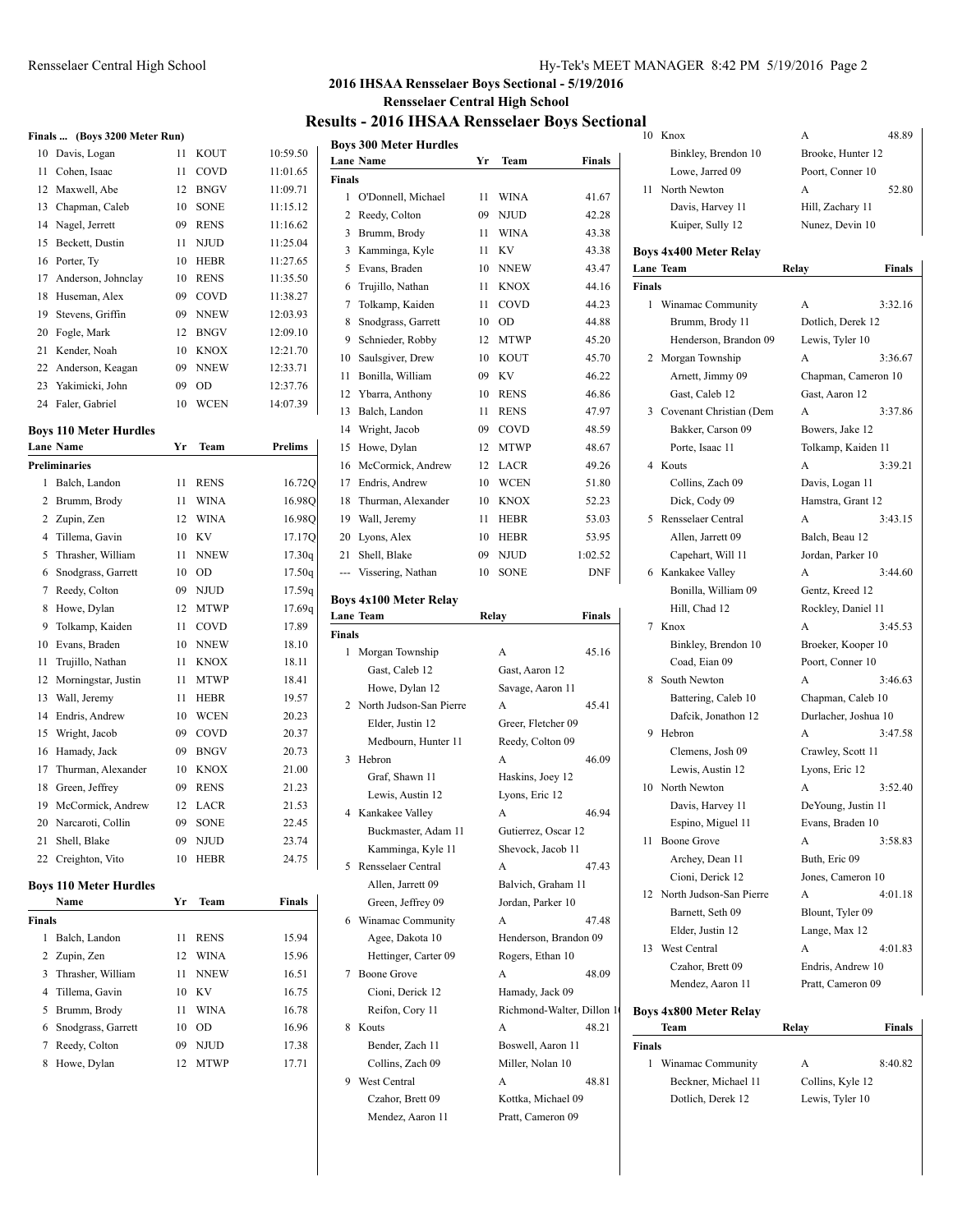### Rensselaer Central High School Hy-Tek's MEET MANAGER 8:42 PM 5/19/2016 Page 3

Bender, Zach 11 KOUT 85-01

# **2016 IHSAA Rensselaer Boys Sectional - 5/19/2016 Rensselaer Central High School**

# **Results - 2016 IHSAA Rensselaer Boys Sectional**

|        | Finals  (Boys 4x800 Meter Relay) |    |                        |               |                           |                                        |         |               |        | 4 Schoon, Shawn                              | 11 NNEW | 43-03.50                                                                                                                                                                                       |
|--------|----------------------------------|----|------------------------|---------------|---------------------------|----------------------------------------|---------|---------------|--------|----------------------------------------------|---------|------------------------------------------------------------------------------------------------------------------------------------------------------------------------------------------------|
|        | 2 Rensselaer Central             |    | A                      | 8:42.42       |                           | <b>Boys Pole Vault</b>                 |         |               |        | 5 Martin, Austin                             | 12 KNOX | 42-10.50                                                                                                                                                                                       |
|        | Anderson, Johnclay 10            |    | Balch, Beau 12         |               |                           | Name                                   | Yr Team | Finals        |        | 6 Branson, Luke                              | 11 RENS | 42-06.00                                                                                                                                                                                       |
|        | Dobson, Braden 11                |    | Nagel, Jerrett 09      |               | <b>Finals</b>             |                                        |         |               |        | 7 Tendick, Travis                            | 11 WCEN | 41-11.00                                                                                                                                                                                       |
|        | 3 Hebron                         |    | A                      | 8:47.14       |                           | 1 Williamson, Wiiliam                  | 11 WINA | 15-06.00      |        | 8 Kapella, Darin                             | 11 KV   | 41-02.50                                                                                                                                                                                       |
|        | Clemens, Daniel 12               |    | Crawley, Scott 11      |               |                           | 2 Schoonveld, Nicholas                 | 11 KV   | 11-06.00      |        | 9 Pucka, Nathan                              | 12 HEBR | 40-08.50                                                                                                                                                                                       |
|        |                                  |    |                        |               |                           | 3 Howe, Dylan                          | 12 MTWP | 10-06.00      |        |                                              | 12 RENS |                                                                                                                                                                                                |
|        | Macneill, Joe 11                 |    | Maldonado, Ty 10       |               |                           | 4 Nowak, Logan                         | 11 KV   | J10-06.00     |        | 10 Ziese, Jack                               |         | 39-05.00                                                                                                                                                                                       |
|        | 4 Kankakee Valley                |    | A                      | 8:56.20       |                           | 5 Giacomin, Jordan                     | 12 HEBR | J10-06.00     |        | 11 Boswell, Aaron                            | 11 KOUT | 39-00.00                                                                                                                                                                                       |
|        | Conley, Trevor 10                |    | Edwards, Cameron 10    |               |                           | 6 DeYoung, Justin                      | 11 NNEW | J10-06.00     |        | 12 Brown, Zach                               | 12 LACR | 38-04.00                                                                                                                                                                                       |
|        | Hill, Chad 12                    |    | Niewoehner, Bryce 11   |               |                           | 7 Wright, Brayden                      | 09 RENS | 10-00.00      |        | 13 Villarreal, Adrian                        | 11 WCEN | 38-01.00                                                                                                                                                                                       |
|        | 5 Kouts                          |    | A                      | 9:13.95       |                           | 8 Elder, Justin                        | 12 NJUD | J10-00.00     |        | 14 Wilkening, Luke                           | 09 BNGV | 37-11.00                                                                                                                                                                                       |
|        | Davis, Logan 11                  |    | Dick, Cody 09          |               |                           | 9 Lyons, Alex                          | 10 HEBR | J10-00.00     |        | 15 Lange, Max                                | 12 NJUD | 37-07.00                                                                                                                                                                                       |
|        | Hamstra, Grant 12                |    | Heinold, Jay 10        |               |                           | 10 Kindig, Ross                        | 12 SONE | 9-06.00       |        | 16 Frump, Noah                               | 12 MTWP | 37-06.00                                                                                                                                                                                       |
|        | 6 Knox                           |    | A                      | 9:16.06       | 10                        | Schnieder, Robby                       | 12 MTWP | 9-06.00       |        | 17 Mshar, Alec                               | 11 BNGV | 37-04.50                                                                                                                                                                                       |
|        | Coad, Eian 09                    |    | Frederick, Michael 10  |               |                           | Faler, Gabriel                         | 10 WCEN | NH            |        | 18 Clinton, Cole                             | 10 NNEW | 36-07.00                                                                                                                                                                                       |
|        | Hernandez, Seth 11               |    | Kender, Noah 10        |               | $\hspace{0.05cm} \ldots$  | Brumm, Brody                           | 11 WINA | NH            |        | 19 Sandberg, Dale                            | 11 NJUD | 36-05.50                                                                                                                                                                                       |
|        | 7 West Central                   |    | A                      | 9:31.37       |                           | Shepperd, Bryce                        | 11 WCEN | NH            |        | 20 Stegenga, Cody                            | 12 COVD | 35-05.50                                                                                                                                                                                       |
|        | Cameron, Ian 11                  |    | Czahor, Brett 09       |               | ---                       | Kessler, Tyler                         | 09 NNEW | NH            |        | 21 Breyfogle, Gavin                          | 11 WINA | 35-05.00                                                                                                                                                                                       |
|        | Endris, Andrew 10                |    | Faler, Gabriel 10      |               | $\qquad \qquad -\qquad -$ | Padron, Efrain                         | 10 RENS | NH            |        | 22 Bohannon, Lucas                           | 11 KV   | 34-10.00                                                                                                                                                                                       |
|        | 8 South Newton                   |    | A                      | 9:38.11       |                           | Kender, Noah                           | 10 KNOX | NH            |        | 23 Barzycki, Cole                            | 11 MTWP | 33-07.00                                                                                                                                                                                       |
|        | Battering, Caleb 10              |    | Durlacher, Joshua 10   |               |                           | Denton, Lucas                          | 10 SONE | NH            |        | 24 Sanders, Marcum                           | 10 SONE | 31-11.00                                                                                                                                                                                       |
|        | Florian, David 09                |    | Jones, Cristian 09     |               |                           | --- Poort, Conner                      | 10 KNOX | NH            |        | 25 Cothran, Colton                           | 12 SONE | 31-03.00                                                                                                                                                                                       |
|        | 9 Morgan Township                |    | A                      | 9:51.54       |                           |                                        |         |               |        | 26 Nuest, Jack                               | 10 KOUT | 31-01.00                                                                                                                                                                                       |
|        | Abbett, Casey 10                 |    | Braden, Trevor 09      |               |                           | <b>Boys Long Jump</b>                  |         |               |        | 27 Joseph, Joshua                            | 11 KNOX | 28-09.00                                                                                                                                                                                       |
|        | Chapman, Cameron 10              |    | Gast, Caleb 12         |               |                           | <b>Lane Name</b>                       | Yr Team | <b>Finals</b> |        | 28 Ryken, Reagan                             | 09 COVD | 28-08.00                                                                                                                                                                                       |
|        | 10 North Newton                  |    | A                      | 9:55.61       | Finals                    |                                        |         |               |        |                                              |         |                                                                                                                                                                                                |
|        | Anderson, Keagan 09              |    | Dimeglio, Alexander 09 |               |                           | 1 Spencer, Clayton                     | 12 MTWP | 20-06.75      |        | <b>Boys Discus Throw</b><br><b>Lane Name</b> | Yr Team | <b>Finals</b>                                                                                                                                                                                  |
|        | Evans, Braden 10                 |    | Kessler, Tyler 09      |               |                           | 2 Dafcik, Jonathon                     | 12 SONE | 19-10.75      | Finals |                                              |         |                                                                                                                                                                                                |
|        | 11 North Judson-San Pierre       |    | A                      | 9:56.91       |                           | 3 O'Donnell, Michael                   | 11 WINA | 19-08.00      |        | 1 Kapella, Darin                             | 11 KV   | 138-05                                                                                                                                                                                         |
|        | Beckett, Dustin 11               |    | Blount, Tyler 09       |               |                           | 4 Lewis, Austin                        | 12 HEBR | 19-01.25      |        |                                              |         | 131-00                                                                                                                                                                                         |
|        | Dollahan, Kaleb 09               |    |                        |               |                           |                                        |         |               |        |                                              |         |                                                                                                                                                                                                |
|        |                                  |    | Lange, Max 12          |               |                           | 5 Vissering, Nathan                    | 10 SONE | 18-11.50      |        | 2 Martin, Austin                             | 12 KNOX |                                                                                                                                                                                                |
|        |                                  |    |                        |               |                           | 6 Balch, Landon                        | 11 RENS | 18-09.00      |        | 3 Branson, Luke                              | 11 RENS |                                                                                                                                                                                                |
|        | <b>Boys High Jump</b>            |    |                        |               |                           | 7 Broeker, Kooper                      | 10 KNOX | 18-08.50      |        | 4 Bohannon, Lucas                            | 11 KV   |                                                                                                                                                                                                |
|        | Name                             |    | Yr Team                | <b>Finals</b> |                           | 8 Stewart, Jake                        | 10 KOUT | 18-07.50      |        | 5 Frump, Noah                                | 12 MTWP |                                                                                                                                                                                                |
| Finals |                                  |    |                        |               |                           | 9 Nunez, Devin                         | 10 NNEW | 18-07.00      |        | 6 Daniel, Ryan                               | 12 HEBR |                                                                                                                                                                                                |
|        | 1 Thrasher, William              |    | 11 NNEW                | $6 - 02.00$   |                           | 10 Hill, Chad                          | 12 KV   | 18-04.75      |        | 7 Ahler, Isaac                               | 10 RENS | 115-03                                                                                                                                                                                         |
|        | 2 Stewart, Jake                  |    | 10 KOUT                | J6-02.00      |                           | 11 Mendez, Aaron                       | 11 WCEN | 17-11.00      |        | 8 Tendick, Travis                            | 11 WCEN |                                                                                                                                                                                                |
|        | 3 Williamson, Wiiliam            |    | 11 WINA                | J6-02.00      |                           | 12 Schnieder, Robby                    | 12 MTWP | 17-09.25      |        | 9 Trusty, Chris                              | 11 NJUD |                                                                                                                                                                                                |
|        | 4 Balch, Landon                  |    | 11 RENS                | 6-01.00       |                           | 13 McCormick, Andrew                   | 12 LACR | 17-08.25      |        | 10 Pucka, Nathan                             | 12 HEBR |                                                                                                                                                                                                |
|        | 5 Schneider, Alec                |    | 12 WCEN                | $6 - 00.00$   |                           |                                        | 12 WINA |               |        | 11 Brown, Zach                               | 12 LACR |                                                                                                                                                                                                |
|        | 6 Beckner, Michael               |    | 11 WINA                | 5-08.00       |                           | 14 Loehmer, Kole<br>15 Balvich, Graham |         | 17-06.75      |        | 12 Schoon, Shawn                             | 11 NNEW |                                                                                                                                                                                                |
|        | 7 McCormick, Andrew              |    | 12 LACR                | 5-06.00       |                           |                                        | 11 RENS | 17-03.75      |        | 13 Cohen, Josh                               | 11 COVD |                                                                                                                                                                                                |
|        | 8 Snodgrass, Garrett             |    | 10 OD                  | J5-06.00      |                           | 16 Cioni, Derick                       | 12 BNGV | 17-03.50      |        | 14 Kirk, Jeremy                              | 11 NJUD |                                                                                                                                                                                                |
|        | --- Jones, Cristian              |    | 09 SONE                | NH            |                           | 17 Hill, Zachary                       | 11 NNEW | 16-11.00      |        | 15 Shorter, Matt                             | 11 WINA |                                                                                                                                                                                                |
|        | --- Shepperd, Bryce              |    | 11 WCEN                | NH            |                           | 18 Schoonveld, Nicholas                | 11 KV   | 16-07.50      |        | 16 Wilkening, Luke                           | 09 BNGV |                                                                                                                                                                                                |
|        | --- Balvich, Graham              |    | 11 RENS                | NH            |                           | 19 Hamady, Jack                        | 09 BNGV | 16-05.75      |        | 17 Breyfogle, Gavin                          | 11 WINA |                                                                                                                                                                                                |
|        | --- Hill, Chad                   |    | 12 KV                  | NH            |                           | 20 Shepperd, Bryce                     | 11 WCEN | 16-04.75      |        | 18 Brissette, Logan                          | 11 OD   | 103-01                                                                                                                                                                                         |
|        | --- Bonilla, William             |    | 09 KV                  | NH            |                           | 21 Binkley, Brendon                    | 10 KNOX | 15-09.00      |        | 19 Barzycki, Cole                            | 11 MTWP |                                                                                                                                                                                                |
|        | --- Binkley, Brendon             |    | 10 KNOX                | $\rm NH$      |                           | 22 Lawrence, Maxwell                   | 09 OD   | 14-11.00      |        | 20 Smith, Ethan                              | 10 BNGV |                                                                                                                                                                                                |
|        | --- Buth, Eric                   | 09 | <b>BNGV</b>            | NH            | ---                       | Lyons, Eric                            | 12 HEBR | ND            |        | 21 Villarreal, Adrian                        | 11 WCEN |                                                                                                                                                                                                |
|        | --- Lewis, Austin                |    | 12 HEBR                | NH            |                           | <b>Boys Shot Put</b>                   |         |               |        | 22 Cothran, Colton                           | 12 SONE |                                                                                                                                                                                                |
|        | Rastovski, Thomas                |    | 09 MTWP                | NH            |                           | <b>Lane Name</b>                       | Yr Team | Finals        |        | 23 Smolios, Mike                             | 11 KOUT | 127-06<br>124-01<br>117-09<br>116-05<br>110-02<br>108-06<br>108-02<br>108-01<br>107-09<br>107-00<br>$106 - 10$<br>106-09<br>$105 - 10$<br>104-08<br>101-02<br>99-04<br>97-07<br>96-04<br>94-09 |
|        | --- Nunez, Devin                 |    | 10 NNEW                | NH            | <b>Finals</b>             |                                        |         |               |        | 24 Stegenga, Cody                            | 12 COVD | 93-11                                                                                                                                                                                          |
|        | Thurman, Alexander               |    | 10 KNOX                | NH            |                           | 1 Shorter, Matt                        | 11 WINA | 45-01.00      |        | 25 Wilkins, Jarrett                          | 10 NNEW | $93 - 10$                                                                                                                                                                                      |
|        | --- Barzycki, Cole               |    | 11 MTWP                | NH            |                           | 2 Rosenbaum, Colton                    | 10 LACR | 44-02.50      |        | 26 Gagnon, David                             | 12 KNOX | 88-06                                                                                                                                                                                          |
|        |                                  |    |                        |               |                           | 3 Daniel, Ryan                         | 12 HEBR | 43-09.50      |        | 27 Spoljaric, Jared                          | 12 LACR | 86-11                                                                                                                                                                                          |